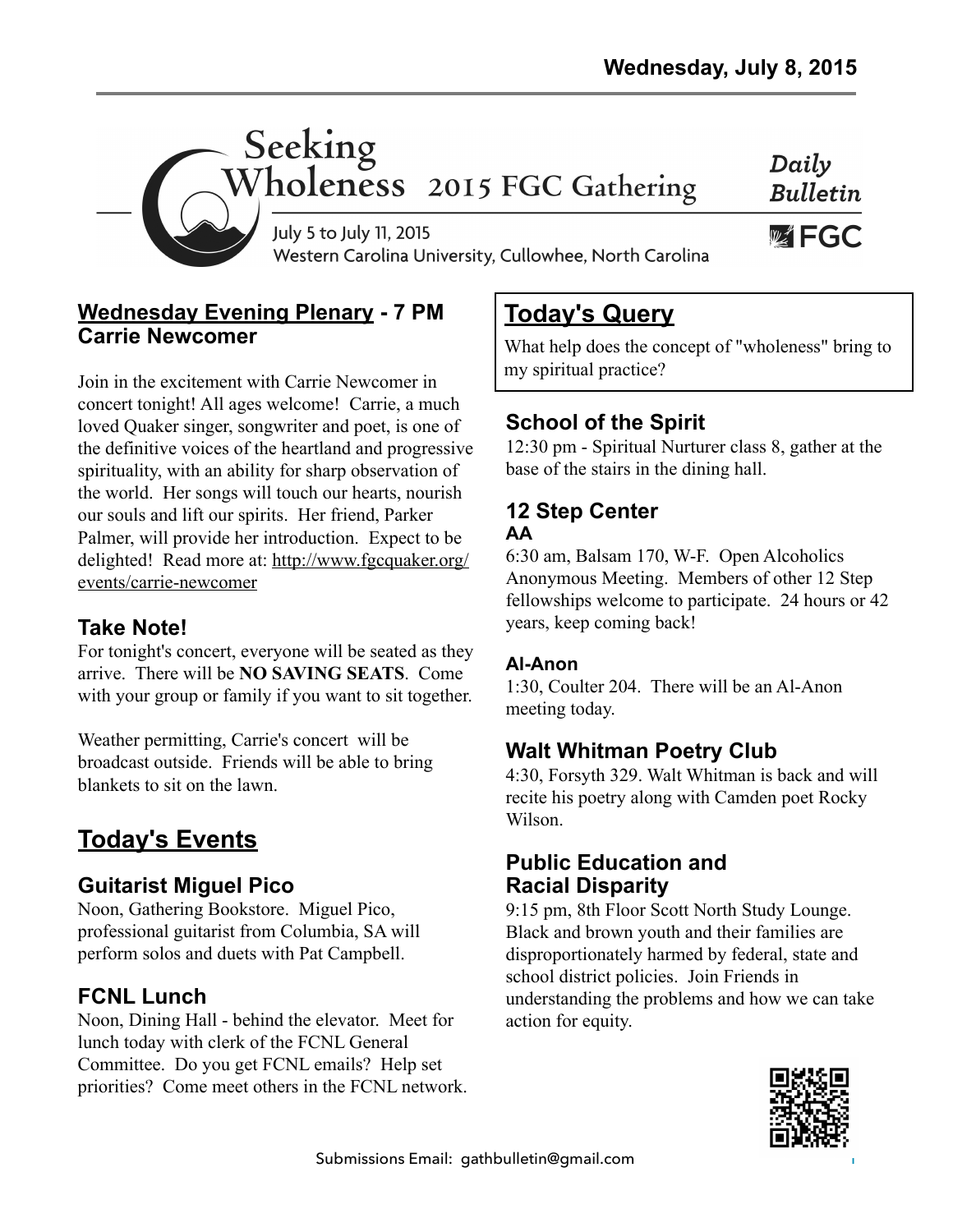# **Announcements**

### **Travel Minutes**

If you have a Travel Minute you would like signed by the FGC Presiding Clerk, please bring it to the Info Desk in the UC by 2:00 today. Signed minutes will be available for pick up at the Info Desk at noon on Thursday.

### **2016 Gathering Committee Meeting**

The 2016 Gathering Committee will meet on Thursday at 3:15 PM in Killian 106. Any Northern Yearly Meeting Friends who are not on the Gathering Committee who want to participate in the Friday evening invitation program are invited.

#### **Quaker Organizations Info Tables**

Please visit the Quaker organizations that have tables with information at the back of the Gathering Bookstore, 3rd floor, UC. Open all day, every day.

### **Attention Scooters**

Friends, please make sure that children's scooters are parked a good distance from any door, especially those operated automatically.

#### **Invitation**

On Thursday, people with disabilities are invited to meet outside the cafeteria - near the elevators to talk about our experiences at FGC or other gatherings.

### **Ride Board**

Need a ride? Give a ride? Sign up sheets will be posted Wednesday through Friday near the Info Desk. Go to the Info Desk if you have an airport van reservation and need to make a change.

## **First Aid Room**

The First Aid room is open at 1:30 PM in Blue Ridge Residence Hall 157.

#### **FGC T-Shirt Reminder**

Did you order a t-shirt when you registered for Gathering? Did you come to the FGC Info Desk to pick it up yet? If not, please come get it soon!

### **Singles Lounge - Scott 4th Floor**

For anyone at Gathering without your partner and/ or anyone without a partner...please join us to relax with good conversation and snacks. Decks of cards available. 9:15 PM until late night. Foot spas after 10 PM on Wednesday and Thursday.

#### **Kalamazoo Friends**

Friends with a Kalamazoo connection (past present, future?) are invited to visit at dinner on Thursday outdoors, weather permitting, downstairs otherwise. Look for signs.

### **Dining Swipe Cards**

Friends, please remember that your cards are only good for one swipe per meal period. There are a few Friends who are presenting them more than once during the meal period and they do not work for the additional swipe.

## **Wear-A-Sarong Day**

Today is unofficial International Wear-A-Sarong Day! Dress up in a sarong, shuka, kilt, skirt, kanga, manskirt, or any other dress-like or skirt-like clothes. If you don't have something sarongy to wear, make sure to compliment others on their fabulous apparel.

--Sartorially yours, John Skinner

## **Questions about Service Dogs**

Friends who have questions about another Friend's use of a service dog or assistive device use may contact Access Resources (Peg at 206-734-1914 or Danni at 914-282-5238). Please do not challenge or question the Friend involved.

### **Sidewalk Use**

Please use sidewalks to protect the grass when possible. Thanks.